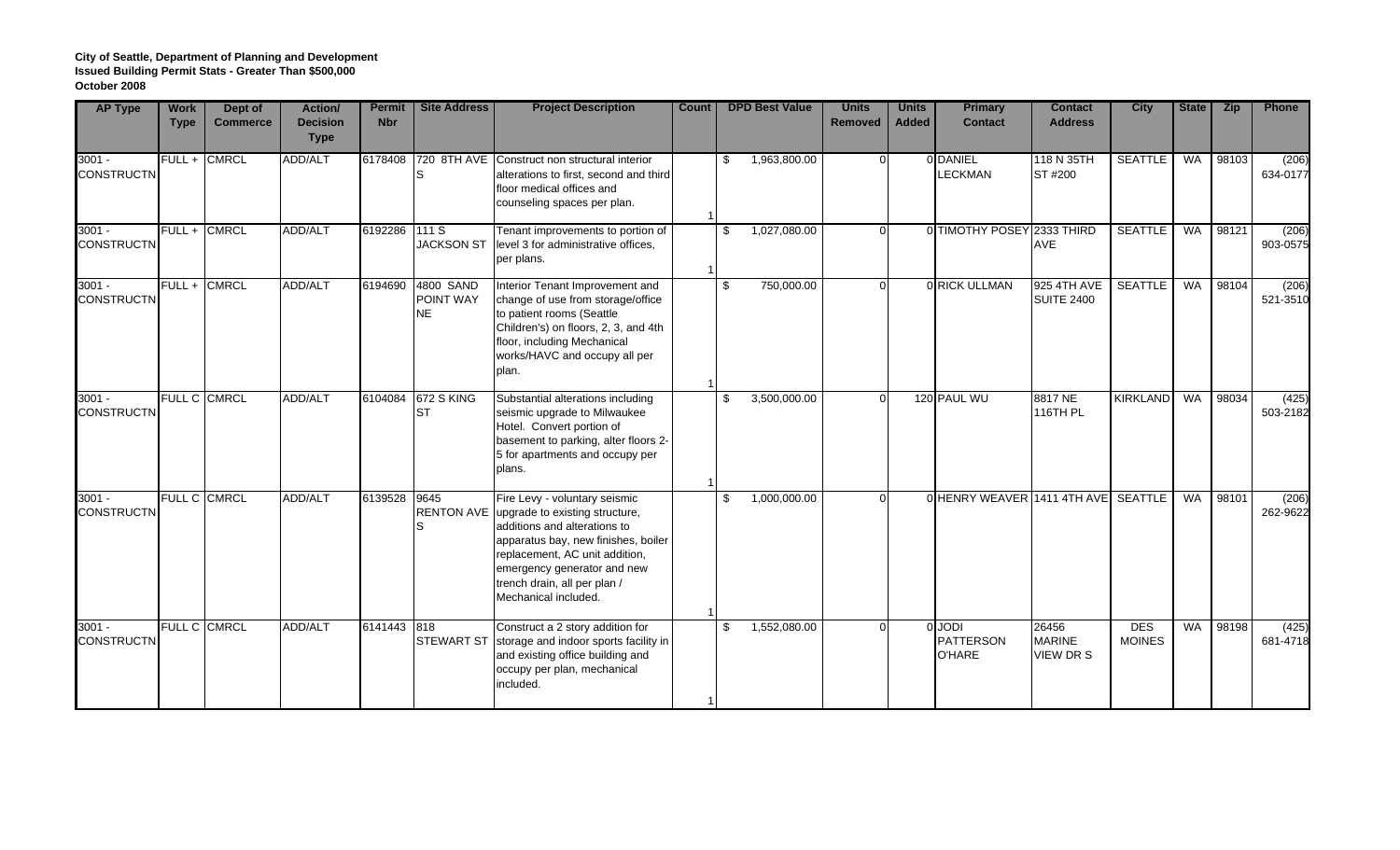| <b>AP Type</b>                | <b>Work</b><br><b>Type</b> | Dept of<br><b>Commerce</b> | <b>Action/</b><br><b>Decision</b><br><b>Type</b> | <b>Permit</b><br><b>Nbr</b> | <b>Site Address</b>                       | <b>Project Description</b>                                                                                                                                                                                                                                                                                        | Count | <b>DPD Best Value</b> | <b>Units</b><br><b>Removed</b> | <b>Units</b><br><b>Added</b> | <b>Primary</b><br><b>Contact</b> | <b>Contact</b><br><b>Address</b>       | <b>City</b>    | State     | <b>Zip</b> | Phone             |
|-------------------------------|----------------------------|----------------------------|--------------------------------------------------|-----------------------------|-------------------------------------------|-------------------------------------------------------------------------------------------------------------------------------------------------------------------------------------------------------------------------------------------------------------------------------------------------------------------|-------|-----------------------|--------------------------------|------------------------------|----------------------------------|----------------------------------------|----------------|-----------|------------|-------------------|
| $3001 -$<br><b>CONSTRUCTN</b> |                            | FULL C CMRCL               | ADD/ALT                                          | 6146798                     | 423 2ND AV<br>ET S                        | Removing all damaged materials<br>due to fire on 5/21/2007 and<br>broken water main damage to<br>basement. Work also includes the<br>reconstruction of all interior<br>spaces, exterior windows, doors<br>and masonry affected by fire.<br>Project is a substantial alteration,<br>includes mechanical, per plan. |       | 4,798,300.00<br>\$    |                                |                              | 0 DAVID MURPHY                   | 2101 9TH AVE SEATTLE<br><b>STE 211</b> |                | <b>WA</b> | 98121      | (206)<br>341-9875 |
| $3001 -$<br><b>CONSTRUCTN</b> |                            | FULL C CMRCL               | <b>ADD/ALT</b>                                   | 6149094                     | 4310 12TH<br>AVE NE                       | Seismic upgrade to portion of<br>structure - remove loading dock<br>area - construct mechanical<br>support - interior alterations to<br>floors B, 1 & 2 to existing office<br>structure, per plan. (U. of W.)                                                                                                     |       | 17,637,239.00<br>\$   |                                |                              | 0 PAGE<br><b>SWANBERG</b>        | 1420 5TH AVE SEATTLE                   |                | WA        | 98101      | (206)<br>623-4646 |
| $3001 -$<br><b>CONSTRUCTN</b> |                            | FULL C CMRCL               | ADD/ALT                                          | 6173151                     | 3900<br><b>MONTLAKE</b><br><b>BLVD NE</b> | Tenant improvements with floor<br>expansion for golf training facility in<br>existing sports (Bank of America)<br>arena @ University of Washington,<br>per plan. Mechanical included.                                                                                                                             |       | \$<br>715,302.00      |                                |                              | 0 JEFF<br>WANDASIEWICZ ST        | <b>1101 E PIKE</b>                     | <b>SEATTLE</b> | WA        | 98122      | (206)<br>322-3322 |
| $3001 -$<br><b>CONSTRUCTN</b> |                            | FULL C CMRCL               | <b>ADD/ALT</b>                                   | 6175891                     | 800 PIKE ST                               | Alterations to all levels of existing<br>commercial building to remove<br>interior partitions, per plan.                                                                                                                                                                                                          |       | 850,000.00<br>\$      |                                |                              | 0 RICH JOHNSON                   | 801 2ND AVE<br><b>STE 501</b>          | <b>SEATTLE</b> | <b>WA</b> | 98104      | (206)<br>682-3460 |
| $3001 -$<br><b>CONSTRUCTN</b> |                            | FULL C CMRCL               | ADD/ALT                                          | 6178103                     | 1425 4TH<br>AVE                           | Phase II of II for alterations to<br>existing commercial structure;<br>architectural and structural<br>completion; mechanical and<br>electrical included, per plan.                                                                                                                                               |       | 8,401,000.00<br>\$    |                                |                              | 0 PATRICK<br><b>CHATFIELD</b>    | 1411 4TH<br><b>AVENUE</b><br>SUITE 430 | <b>SEATTLE</b> | WA        | 98101      | (206)<br>262-9622 |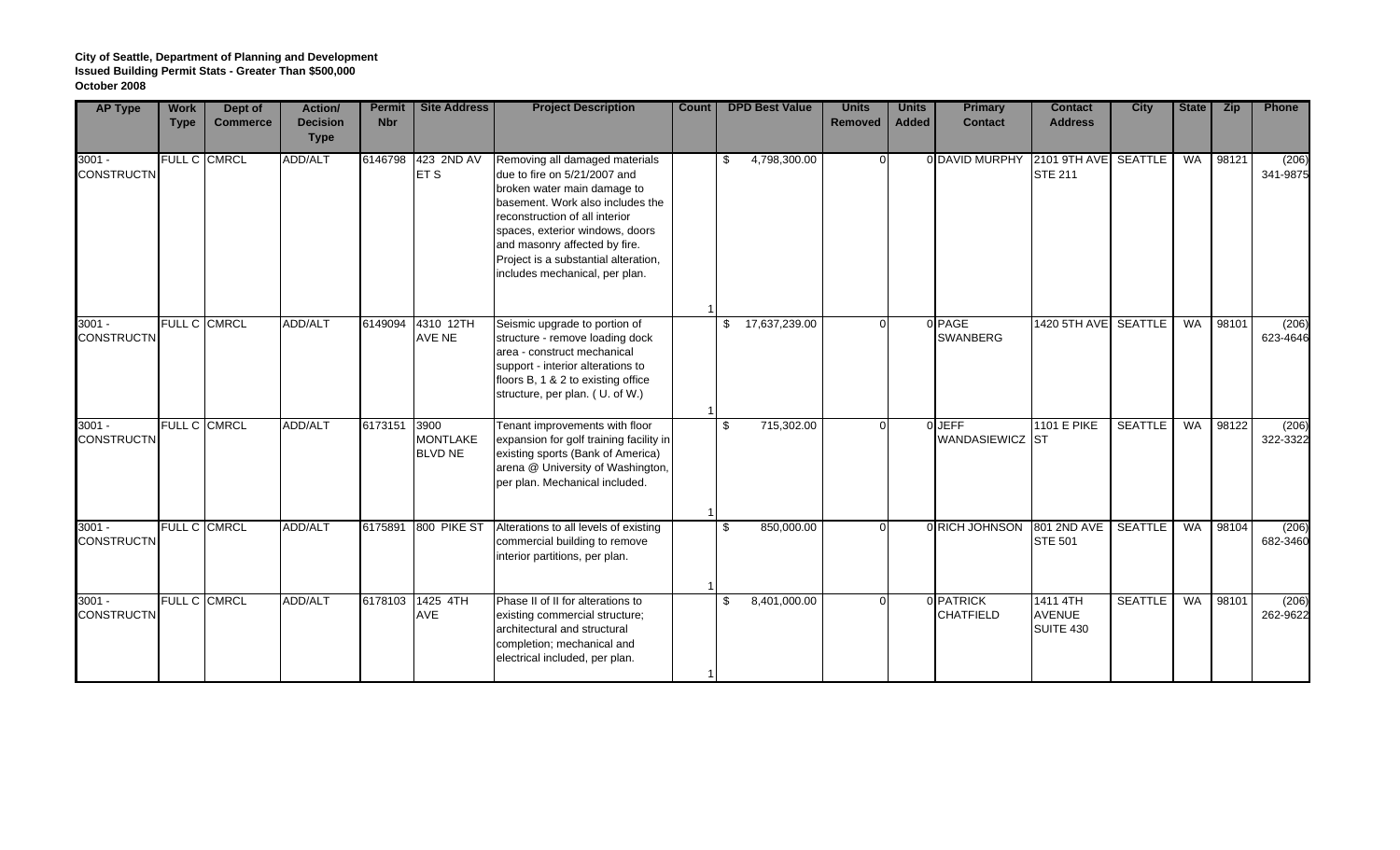| <b>AP Type</b>                | <b>Work</b><br><b>Type</b> | Dept of<br><b>Commerce</b> | <b>Action/</b><br><b>Decision</b><br><b>Type</b> | <b>Permit</b><br><b>Nbr</b> | <b>Site Address</b>                   | <b>Project Description</b>                                                                                                                                                                                                                                                           | Count   | <b>DPD Best Value</b>  | <b>Units</b><br><b>Removed</b> | <b>Units</b><br><b>Added</b> | <b>Primary</b><br><b>Contact</b> | <b>Contact</b><br><b>Address</b>          | <b>City</b>    | <b>State</b> | <b>Zip</b> | Phone             |
|-------------------------------|----------------------------|----------------------------|--------------------------------------------------|-----------------------------|---------------------------------------|--------------------------------------------------------------------------------------------------------------------------------------------------------------------------------------------------------------------------------------------------------------------------------------|---------|------------------------|--------------------------------|------------------------------|----------------------------------|-------------------------------------------|----------------|--------------|------------|-------------------|
| $3001 -$<br><b>CONSTRUCTN</b> | FULL C CMRCL               |                            | ADD/ALT                                          | 6179407                     | 10750 30TH<br>AVE NE                  | Substantial Alteration to one level<br>portion of existing Nathan Hale<br>High School and construction of 1<br>level addition, all per plans.                                                                                                                                        |         | 10,400,000.00<br>\$    |                                |                              | 0 IAN KELL                       | 106 LENORA<br><b>ST</b>                   | <b>SEATTLE</b> | <b>WA</b>    | 98121      | (206)<br>679-4869 |
| $3001 -$<br><b>CONSTRUCTN</b> |                            | FULL C CMRCL               | ADD/ALT                                          | 6181672                     | 1550 N 115TH<br><b>ST</b>             | Remove existing incinerator,<br>upgrade existing boiler equipment,<br>replace two HVAC chillers, add<br>new cooling tower sections, and<br>various architectural and structural<br>modifications associated with<br>these central plant upgrades, per<br>plan. (Building #9, A Wing) |         | 2,000,000.00<br>\$     |                                |                              | 0 THOMAS SAGER 1191 2ND          | <b>AVE</b>                                | <b>SEATTLE</b> | <b>WA</b>    | 98101      | (206)<br>618-6487 |
| $3001 -$<br><b>CONSTRUCTN</b> | FULL C INST                |                            | <b>ADD/ALT</b>                                   | 6185649                     | 4300 11TH<br>AVE NE                   | Construct and voluntary seizmic<br>upgrades to existing parking<br>garage per plan. Review and<br>processing under 6185649                                                                                                                                                           |         | 600,000.00<br>\$       | $\Omega$                       |                              | 0 SHANA CRANE                    | 1601 5TH AV<br><b>SUITE 1600</b>          | <b>SEATTLE</b> | <b>WA</b>    | 98101      | (206)<br>926-0462 |
| <b>COMMERCIAL ADD ALT</b>     |                            |                            |                                                  |                             |                                       |                                                                                                                                                                                                                                                                                      | $14$ \$ | 55,194,801.00          |                                | 120                          |                                  |                                           |                |              |            |                   |
| $3001 -$<br><b>CONSTRUCTN</b> | <b>FULL C MF</b>           |                            | ADD/ALT                                          | 6170572                     | 2009 YALE<br>AVE E                    | Construct 3rd story, bay, and deck<br>additions. Alter interior and<br>voluntary seismic upgrade for<br>existing apartment bldg, per plan.                                                                                                                                           |         | 700,000.00<br>\$       |                                |                              | 0 GORDON<br>LAGCRQUIST           | 5135<br><b>BALLARD</b><br><b>AVE NW</b>   | <b>SEATTLE</b> | <b>WA</b>    | 98107      | (206)<br>789-7611 |
| <b>MULTIFAMILY ADD ALT</b>    |                            |                            |                                                  |                             |                                       |                                                                                                                                                                                                                                                                                      |         | 11S<br>700,000.00      | $\mathbf{0}$                   | 0                            |                                  |                                           |                |              |            |                   |
| $3003 -$<br><b>BLANKET</b>    | FULL C CMRCL               |                            | <b>CHILD</b>                                     | 6193648                     | 600<br><b>UNIVERSITY</b><br><b>ST</b> | Blanket Permit for interior non-<br>structural alterations to 31st floor<br>for Watson Wyatt per plans.                                                                                                                                                                              |         | 1,116,184.00<br>\$     | $\Omega$                       |                              | 0 TERI BULLEN                    | 600<br><b>UNIVERSITY</b><br>ST, STE. 2820 | <b>SEATTLE</b> |              | WA 98101   | (206)<br>613-5364 |
| $3003 -$<br><b>BLANKET</b>    | FULL C CMRCL               |                            | <b>CHILD</b>                                     | 6194854                     | 818<br><b>STEWART ST</b>              | Blanket Permit for interior non-<br>structural alterations tenant<br>improvement.                                                                                                                                                                                                    |         | 1,500,000.00<br>\$     | $\Omega$                       |                              | 0 EMILY SINCLAIR 2333 THIRD      | <b>AVENUE</b>                             | <b>SEATTLE</b> | WA           | 98121      | (206)<br>903-0575 |
| <b>BLANKET</b>                |                            |                            |                                                  |                             |                                       |                                                                                                                                                                                                                                                                                      |         | 2,616,184.00<br>$2$ \$ | 0 I                            | -ol                          |                                  |                                           |                |              |            |                   |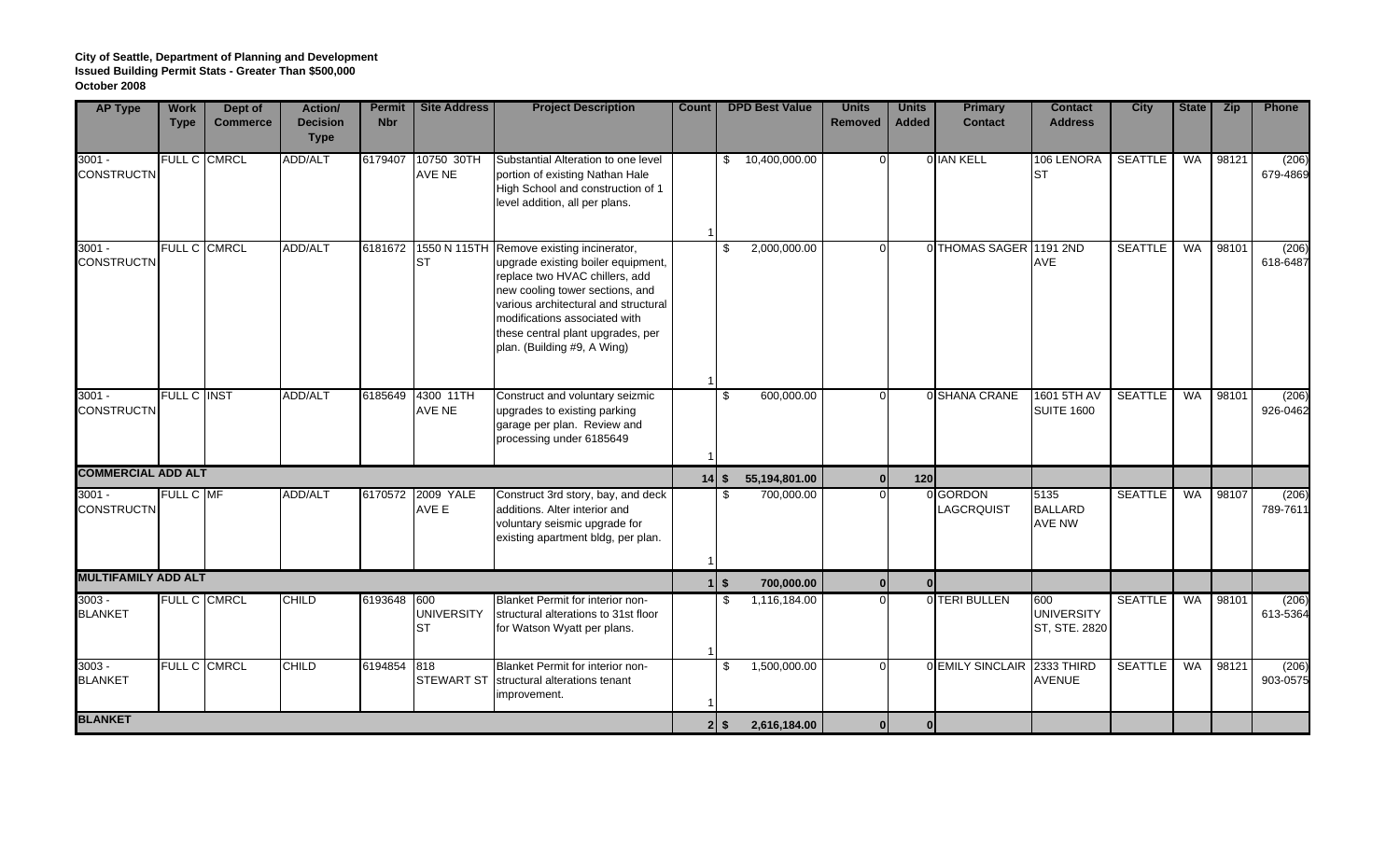| <b>AP Type</b>                | <b>Work</b><br><b>Type</b> | Dept of<br><b>Commerce</b> | <b>Action/</b><br><b>Decision</b><br><b>Type</b> | <b>Permit</b><br><b>Nbr</b> | <b>Site Address</b>               | <b>Project Description</b>                                                                                                                                                                                                                                                                                                          | Count | <b>DPD Best Value</b>       | <b>Units</b><br><b>Removed</b> | <b>Units</b><br><b>Added</b> | <b>Primary</b><br><b>Contact</b> | <b>Contact</b><br><b>Address</b> | <b>City</b>     | State     | Zip   | Phone             |
|-------------------------------|----------------------------|----------------------------|--------------------------------------------------|-----------------------------|-----------------------------------|-------------------------------------------------------------------------------------------------------------------------------------------------------------------------------------------------------------------------------------------------------------------------------------------------------------------------------------|-------|-----------------------------|--------------------------------|------------------------------|----------------------------------|----------------------------------|-----------------|-----------|-------|-------------------|
| $1004 -$<br><b>MECHANICAL</b> |                            | FULL C CMRCL               | <b>MECHANICAL</b>                                | 6184499                     |                                   | 325 9TH AVE Installing a series of fan terminal<br>units with hot water reheat coils<br>and associated hot water piping,<br>installing (3) CRAC units and<br>piping, (1) fan coil with hot water<br>reheat coil and associated piping,<br>low pressure and medium pressure<br>ductwork as well supply and return<br>grille per plan |       | 594,325.00<br>\$            |                                |                              | 0 RICHARD<br><b>FARMER</b>       | 11611 49TH<br>PL W               | <b>MUKILTEO</b> | <b>WA</b> | 98275 | (206)<br>364-9900 |
| $1004 -$<br><b>MECHANICAL</b> |                            | FULL C CMRCL               | MECHANICAL 6186397                               |                             | 1451 NW<br>46TH ST                | Install 1 rooftop VAV; 1 central<br>restroom exhaust system; 1 fluid<br>cooler; 1 hot water boiler; 1 garage<br>exhaust system and 1 loading dock<br>exhaust system, per plan.                                                                                                                                                      |       | 668,000.00<br>\$            |                                |                              | 0 BETSY<br><b>WILLIAMS</b>       | 9322 14TH AV                     | <b>SEATTLE</b>  | WA        | 98108 | (206)<br>812-7662 |
| $1004 -$<br><b>MECHANICAL</b> |                            | FULL C CMRCL               | MECHANICAL 6186400                               |                             | 1401 NW<br>46TH ST                | Install 1 rooftop VAV; 1 central<br>restroom exhuast system; 1 fluid<br>cooler; 1 hotwater boiler; and 1<br>garage exhuast system, per plan.                                                                                                                                                                                        |       | 624,000.00<br>\$            |                                |                              | 0BETSY<br><b>WILLIAMS</b>        | 9322 14TH AV                     | <b>SEATTLE</b>  | WA        | 98108 | (206)<br>812-7662 |
| <b>MECHANICAL</b>             |                            |                            |                                                  |                             |                                   |                                                                                                                                                                                                                                                                                                                                     |       | 1,886,325.00<br>$3 \mid$ \$ |                                |                              |                                  |                                  |                 |           |       |                   |
| $3001 -$<br><b>CONSTRUCTN</b> |                            | <b>FULL C CMRCL</b>        | <b>NEW</b>                                       | 6062872                     | LAKE WAY N                        | 4850 GREEN Construct 3 story structure for live-<br>work units and occupy per plans.                                                                                                                                                                                                                                                |       | s,<br>964,760.00            |                                |                              | 7 KENN RUPARD                    | 1425<br><b>WESTERN AV</b>        | <b>SEATTLE</b>  | WA        | 98101 | (206)<br>295-2776 |
| $3001 -$<br><b>CONSTRUCTN</b> |                            | FULL C CMRCL               | <b>NEW</b>                                       | 6129112                     | 109 N 36TH<br>ST                  | Establish use as office and<br>construct new office building, per<br>plans.                                                                                                                                                                                                                                                         |       | \$<br>891,552.00            |                                |                              | 0 RADIM BLAZEJ                   | 3607 1ST AV<br><b>NW</b>         | <b>SEATTLE</b>  | <b>WA</b> | 98107 | (206)<br>367-1382 |
| $3001 -$<br><b>CONSTRUCTN</b> |                            | FULL C CMRCL               | <b>NEW</b>                                       | 6142171                     | 2155 N<br>NORTHLAKE<br><b>WAY</b> | Construct 2 story accessory office<br>and below grade parking for Cargo<br>Terminal, occupy per<br>plan. (Aleutian Spray Fisheries)                                                                                                                                                                                                 |       | \$11,416,882.00             |                                |                              | 0 JASON LAND                     | 169<br><b>WESTERN AV</b>         | <b>SEATTLE</b>  | WA        | 98119 | (206)<br>782-8208 |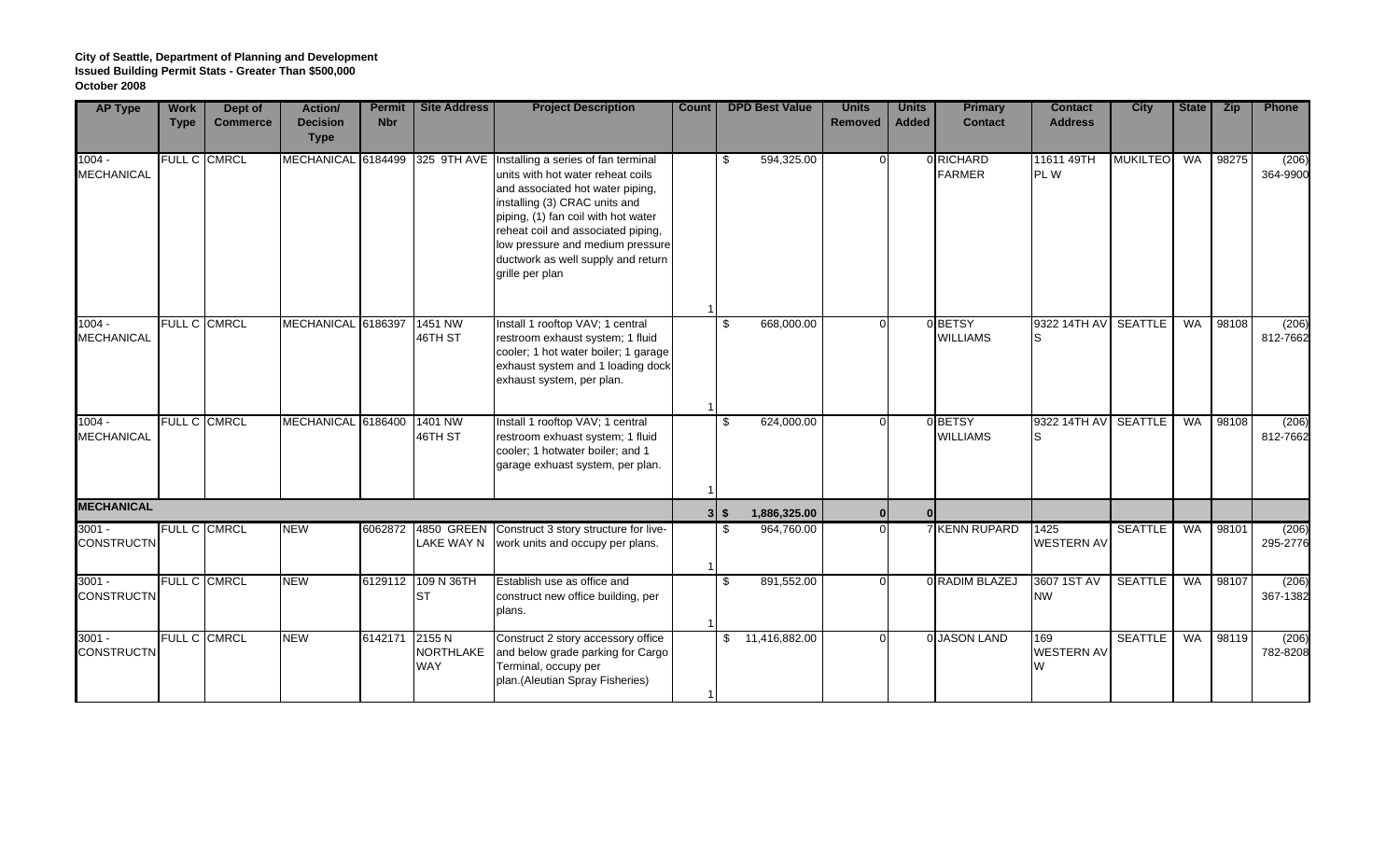| <b>AP Type</b>                | <b>Work</b><br><b>Type</b> | Dept of<br><b>Commerce</b> | Action/<br><b>Decision</b><br><b>Type</b> | <b>Permit</b><br><b>Nbr</b> | <b>Site Address</b>        | <b>Project Description</b>                                                                                                                                                                                                                                                                                                                                                         | Count | <b>DPD Best Value</b> | <b>Units</b><br><b>Removed</b> | <b>Units</b><br><b>Added</b> | <b>Primary</b><br><b>Contact</b> | <b>Contact</b><br><b>Address</b>  | <b>City</b>    | State     | <b>Zip</b> | <b>Phone</b>      |
|-------------------------------|----------------------------|----------------------------|-------------------------------------------|-----------------------------|----------------------------|------------------------------------------------------------------------------------------------------------------------------------------------------------------------------------------------------------------------------------------------------------------------------------------------------------------------------------------------------------------------------------|-------|-----------------------|--------------------------------|------------------------------|----------------------------------|-----------------------------------|----------------|-----------|------------|-------------------|
| $3001 -$<br><b>CONSTRUCTN</b> |                            | FULL C CMRCL               | <b>NEW</b>                                | 6149218                     | 9038 14TH<br>AVE NW        | Establish use as administrative<br>offices and storage. Construct<br>new 2-story commercial building w/<br>1 attached garage space and<br>occupy per plan.                                                                                                                                                                                                                         |       | 667,003.00<br>\$      |                                |                              | 0 BRITTANI ARD                   | PO BOX<br>99486                   | <b>SEATTLE</b> | WA        | 98139      | (206)<br>282-7990 |
| $3001 -$<br><b>CONSTRUCTN</b> |                            | FULL C CMRCL               | <b>NEW</b>                                | 6154363                     | 9200 2ND<br>AVE SW         | Phase Two of Two: Establish use<br>as multi-family and construct mixed<br>occupancy building with basement<br>parking & occupy per plans.<br>Shoring and excavation under<br>Phase One. (Establish use as<br>multi-family and construct two<br>mixed occupancy buildings with<br>basement parking and occupy per<br>plans). Review and processing for<br>2 AP's under AP# 6154363. |       | 12,947,216.00<br>\$   |                                |                              | 134 DIANA KEYS                   | 15200 52ND<br>AVE S, SUITE<br>200 | <b>SEATTLE</b> | <b>WA</b> | 98188      | (206)<br>766-8300 |
| $3001 -$<br><b>CONSTRUCTN</b> |                            | FULL C CMRCL               | <b>NEW</b>                                | 6154368                     | 9200 2ND<br>AVE SW         | Phase Two of Two: Construct<br>apartment building with basement<br>parking and occupy per plans.<br>Shoring and excavation under<br>Phase One. Review and<br>processing for 2 AP's under AP#<br>6154363.                                                                                                                                                                           |       | 12,672,335.00<br>\$   |                                |                              | 147 DIANA KEYS                   | 15200 52ND<br>AVE S, SUITE<br>200 | <b>SEATTLE</b> | WA        | 98188      | (206)<br>766-8300 |
| $3001 -$<br><b>CONSTRUCTN</b> |                            | FULL C CMRCL               | <b>NEW</b>                                | 6159450                     | 1620<br><b>BROADWAY</b>    | Phase II of II Construct mixed use<br>building including parking,<br>residential, office, and retail per<br>plan.                                                                                                                                                                                                                                                                  |       | \$<br>18,612,000.00   |                                |                              | 118 KELLY SHYNE                  | 512 2ND AVE                       | <b>SEATTLE</b> | WA        | 98104      | (206)<br>930-7697 |
| $3001 -$<br><b>CONSTRUCTN</b> |                            | <b>FULL C CMRCL</b>        | <b>NEW</b>                                |                             | 6160618 9200 2ND<br>AVE SW | Establish use as apartments,<br>construct accessory common<br>recreation building & apartment<br>units and occupy per plan.                                                                                                                                                                                                                                                        |       | 1,249,690.00<br>\$    |                                |                              | <b>5 DIANA KEYS</b>              | 15200 52ND<br><b>AVE S #200</b>   | <b>TUKWILA</b> | WA        | 98188      | (206)<br>766-8300 |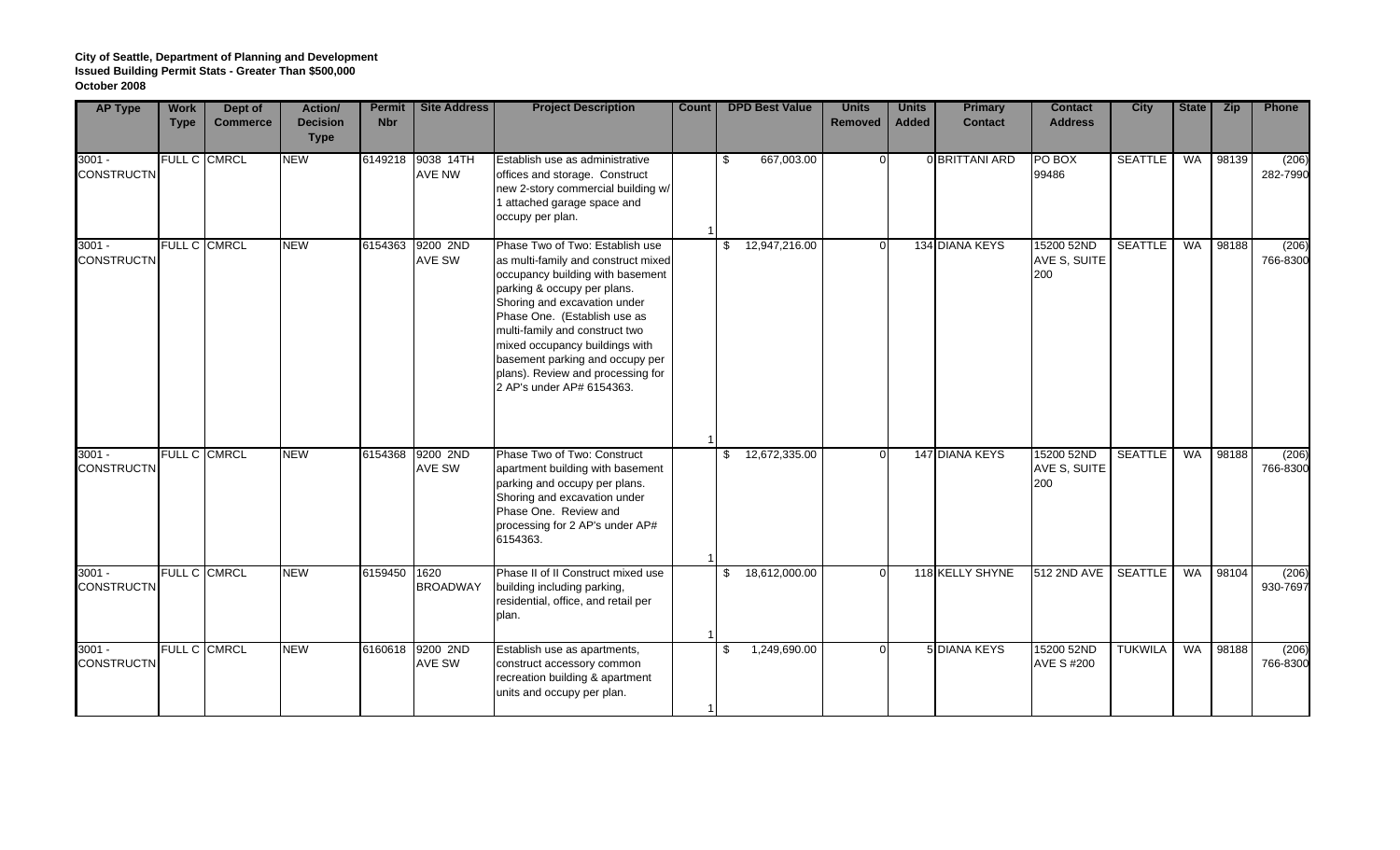| <b>AP Type</b>                | <b>Work</b><br><b>Type</b> | Dept of<br><b>Commerce</b> | Action/<br><b>Decision</b><br><b>Type</b> | <b>Permit</b><br><b>Nbr</b> | <b>Site Address</b>         | <b>Project Description</b>                                                                                                                                                                                                                                                                                                                          | Count | <b>DPD Best Value</b>        | <b>Units</b><br><b>Removed</b> | <b>Units</b><br><b>Added</b> | <b>Primary</b><br><b>Contact</b> | <b>Contact</b><br><b>Address</b> | <b>City</b>    | State     | <b>Zip</b> | <b>Phone</b>      |
|-------------------------------|----------------------------|----------------------------|-------------------------------------------|-----------------------------|-----------------------------|-----------------------------------------------------------------------------------------------------------------------------------------------------------------------------------------------------------------------------------------------------------------------------------------------------------------------------------------------------|-------|------------------------------|--------------------------------|------------------------------|----------------------------------|----------------------------------|----------------|-----------|------------|-------------------|
| $3001 -$<br><b>CONSTRUCTN</b> |                            | FULL C CMRCL               | <b>NEW</b>                                | 6163559 2775                | SW                          | Construction of a 5-story 13,101<br>HARBOR AVE sq.ft. office building with an 800<br>sq.ft. caretakers unit in an<br>environmentally critical area.<br>Review includes 1,276 cubic yards<br>of grading. Surface parking for 15<br>vehicles to be provided, per plans                                                                                |       | 1,970,562.00<br>\$           |                                |                              | 1 SHUGART<br><b>BATES</b>        | 911<br><b>WESTERN</b><br>AVE     | <b>SEATTLE</b> | <b>WA</b> | 98104      | (206)<br>405-2532 |
| $3001 -$<br><b>CONSTRUCTN</b> |                            | FULL C CMRCL               | <b>NEW</b>                                | 6168086                     | 100<br><b>BROADWAY</b><br>E | Temporary shoring and excavation<br>of approx 20,000 yrds of soil<br>supporting construction of light rail<br>transit facility (A/P #6168086);<br>Temporary shoring and excavation<br>of approx 4,000 yrds of soil<br>supporting construction of light rail<br>transit facility.(A/P #6169394)<br>(Review to be be completed under<br>A/P #6168086) |       | 2,088,375.00<br>$\mathbb{S}$ |                                |                              | 0 TERRY BEALS                    | 401 S<br><b>JACKSON ST</b>       | <b>SEATTLE</b> | WA        | 98104      | (206)<br>398-5237 |
| $3001 -$<br><b>CONSTRUCTN</b> |                            | FULL C CMRCL               | <b>NEW</b>                                | 6169394                     | 1830<br><b>BROADWAY</b>     | Temporary shoring and excavation<br>of approx 20,000 yrds of soil<br>supporting construction of light rail<br>transit facility (A/P #6168086);<br>Temporary shoring and excavation<br>of approx 4,000 yrds of soil<br>supporting construction of light rail<br>transit facility.(A/P #6169394)<br>(Review to be be completed under<br>A/P #6168086) |       | 1,186,935.00<br>\$           |                                |                              | 0 KYM WILLIAMS                   | 401 S<br><b>JACKSON ST</b>       | <b>SEATTLE</b> | WA        | 98104      | (206)<br>398-5156 |
| $3001 -$<br><b>CONSTRUCTN</b> |                            | FULL C CMRCL               | <b>NEW</b>                                |                             | 6171873 504 YALE<br>AVE N   | Phase II of III (foundation to grade)<br>Construct a five story<br>commercial(retail, office) building<br>per plan.                                                                                                                                                                                                                                 |       | 1,000,000.00<br>\$           |                                |                              | 0 BRAD<br><b>HINTHORNE</b>       | 810 3RD<br>AVENUE #220           | <b>SEATTLE</b> | WA        | 98104      | (206)<br>405-4443 |